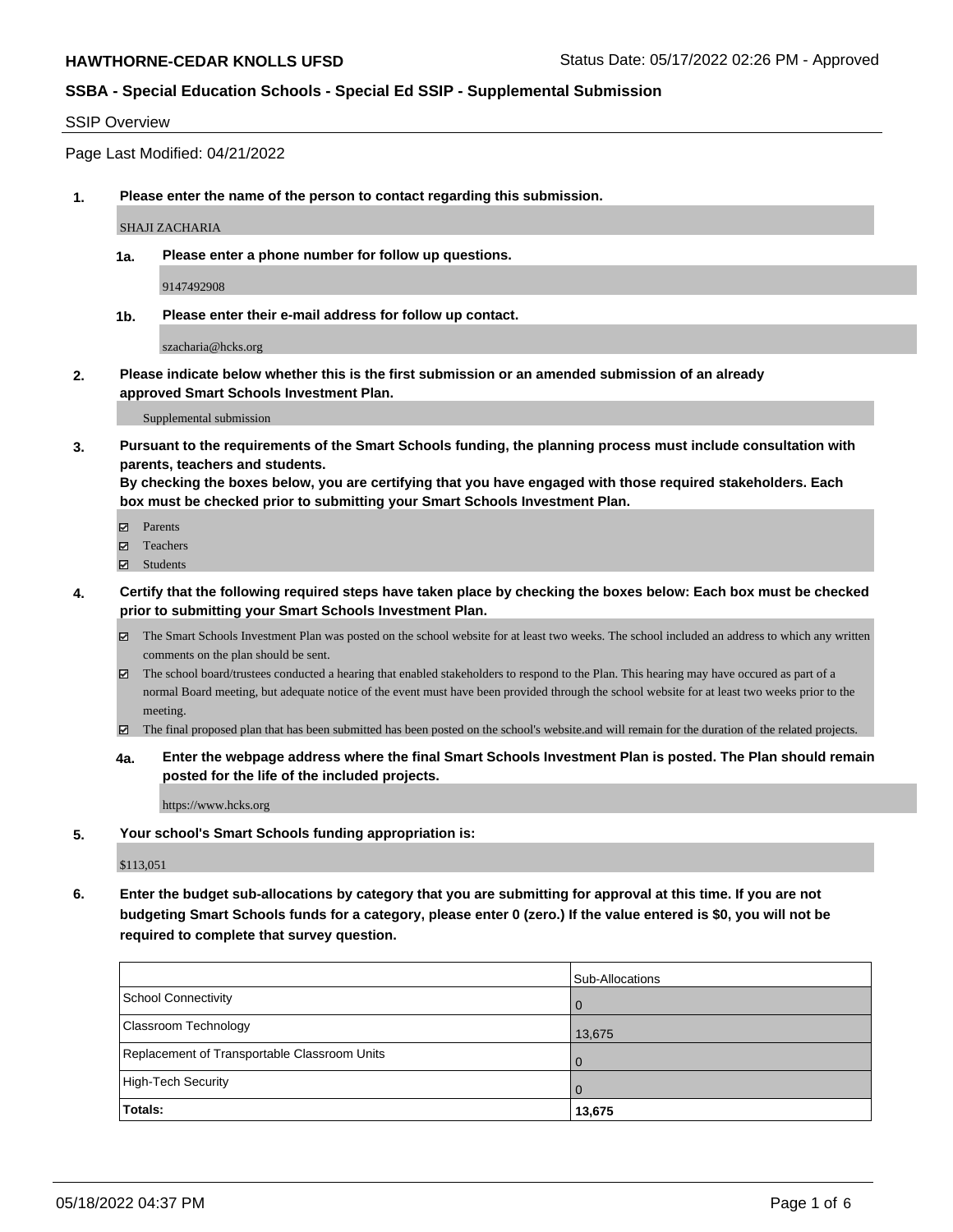School Connectivity

Page Last Modified: 03/14/2022

**1. Describe how you intend to use Smart Schools funds for high-speed broadband and/or wireless connectivity projects in school buildings.**

Not applicable

**2. Describe how the school plans to use digital connectivity and technology to improve teaching and learning.**

Not applicable

**3. Does your School Connectivity project require new construction or substantially altered space and result in capitalized cost in excess of \$100,000?**

No

**4. If you are submitting an allocation for School Connectivity complete this table.**

**Note that the calculated Total at the bottom of the table must equal the Total allocation for this category that you entered in the SSIP Overview overall budget.** 

|                                            | Sub-Allocation |
|--------------------------------------------|----------------|
| Network/Access Costs                       | (No Response)  |
| <b>Outside Plant Costs</b>                 | (No Response)  |
| School Internal Connections and Components | (No Response)  |
| <b>Professional Services</b>               | (No Response)  |
| Testing                                    | (No Response)  |
| <b>Other Upfront Costs</b>                 | (No Response)  |
| <b>Other Costs</b>                         | (No Response)  |
| Totals:                                    | 0              |

**5. Please detail the type, quantity, per unit cost and total cost of the eligible items under each sub-category. This is especially important for any expenditures listed under the "Other" category. All expenditures must be eligible for tax-exempt financing to be reimbursed with Smart Schools funds. Sufficient detail must be provided so that we can verify this is the case. If you have any questions, please contact us directly through smartschools@nysed.gov. Add rows under each sub-category for additional items, as needed.**

| Select the allowable expenditure | Item to be purchased | Quantity      | Cost per Item | Total Cost    |
|----------------------------------|----------------------|---------------|---------------|---------------|
| type.                            |                      |               |               |               |
| Repeat to add another item under |                      |               |               |               |
| each type.                       |                      |               |               |               |
| (No Response)                    | (No Response)        | (No Response) | (No Response) | (No Response) |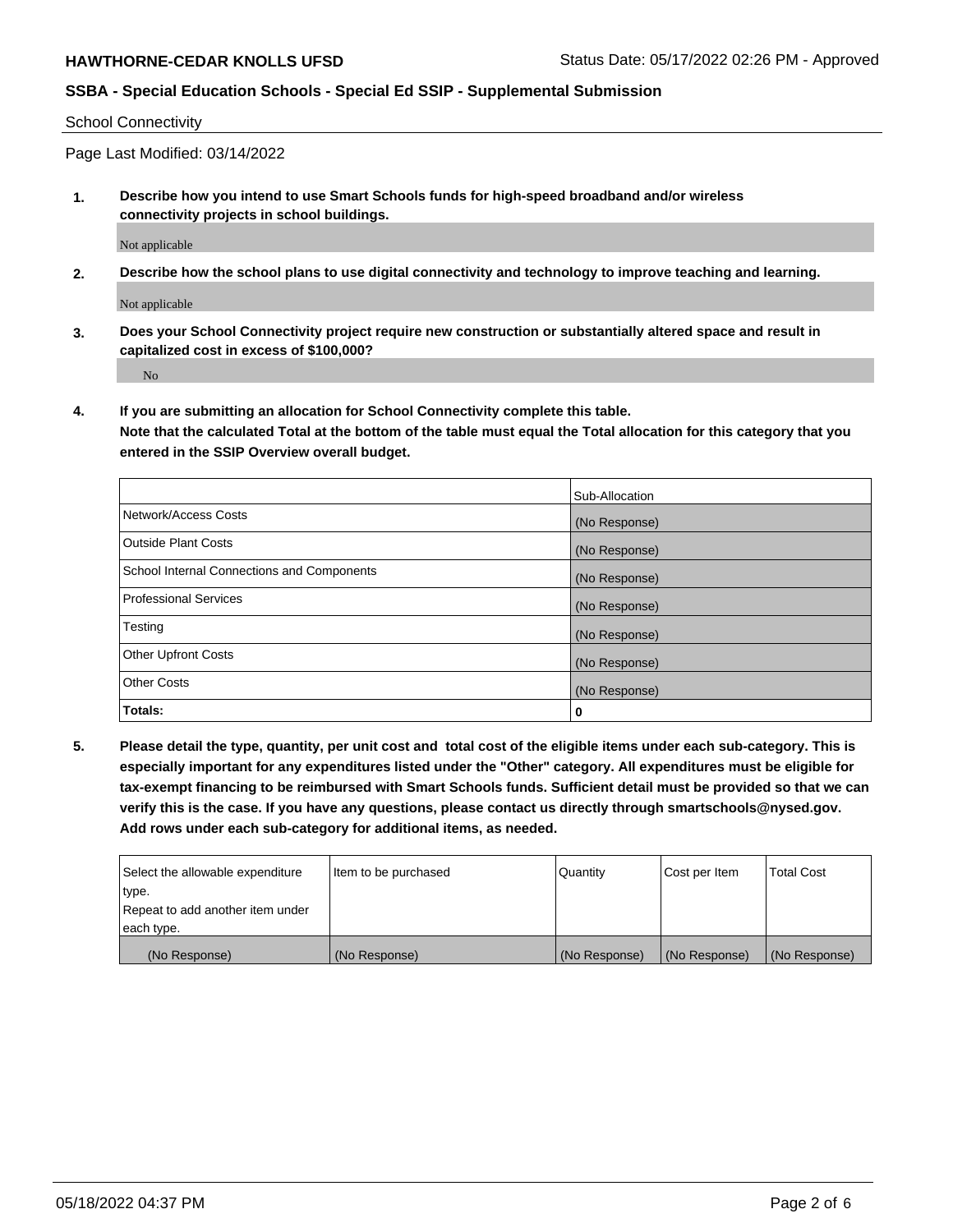Classroom Learning Technology Equipment (Devices)

Page Last Modified: 04/21/2022

#### **1. Describe the devices you intend to purchase and their compatibility with existing or planned platforms or systems.**

We plan on replacing five broken smartboards with 5 promethean activpanel's. There has been a postive affect on teaching for classrooms that currently have the new promethean activpanel boards. The promethean boards are currently campatibile with the distrcits current technolgy. We currently have 11 promethean boards in the district previously funded by SSBA bond from our initial application.

### **2. Describe how the proposed technology purchases will improve teaching and learning inside or outside of the classroom.**

Many of the Smartboards are aging and in disrepair. With the new interactive promethean boards, the teachers can better involve the students in their learning. Further, the increase in whiteboard space will give the teachers more flexibility with differentiated learning instructional styles. The new promethean boards will increase learning opportunities for the 21st Century Learner. In summary the proposed technology investment via the Smart Schools Bond funding will provide with multiple venues to learn in terms of acquiring content; processing, constructing, making sense of ideas. The connectivity and access to content anytime and anywhere will provide for teachers with the ability to develop teaching materials and assessment tools to measure progress in a holistic approach for all students so they can learn effectively, regardless of differences in ability by adapting content.

**3. To ensure the sustainability of technology purchases made with Smart Schools funds, schools must have a plan to maintain and support technology purchases reimbursed with Smart Schools funds. This sustainability plan should support recurring costs of use that are ineligible for Smart Schools funding such as device maintenance, technical support, Internet and wireless fees, maintenance of hotspots, staff professional development, building maintenance and the replacement of incidental items.**

 $\boxtimes$  By checking this box, you certify that the school has a sustainability plan as described above.

**4. Schools must ensure that devices purchased with Smart Schools funds will be distributed, prepared for use, maintained and supported appropriately. Schools must maintain detailed device inventories in accordance with generally accepted accounting principles.**

 $\boxtimes$  By checking this box, you certify that the school has a distribution and inventory management plan and system in place.

- **5. Schools must contact the SUNY/CUNY teacher preparation program that supplies the largest number of its new teachers to request advice on innovative uses and best practices at the intersection of pedagogy and educational technology.**
	- By checking this box, you certify that you have contacted the SUNY/CUNY teacher preparation program that supplies the largest number of your new teachers to request advice on these issues.
	- **5a. Please enter the name of the SUNY or CUNY Institution that you contacted.**

SUNY New Paltz

**5b. Enter the primary Institution phone number.**

845-257-2800

**5c. Enter the name of the contact person with whom you consulted and/or will be collaborating with on innovative uses of technology and best practices.**

antropgr@newpaltz.edu

**6. If you are submitting an allocation for Classroom Educational Technology, complete this table. Note that the calculated Total at the bottom of the table must equal the Total allocation for this category that you entered in the SSIP Overview overall budget.**

|                         | Sub-Allocation |
|-------------------------|----------------|
| Interactive Whiteboards | 13,675         |
| Computer Servers        | (No Response)  |
| Desktop Computers       | (No Response)  |
| <b>Laptop Computers</b> |                |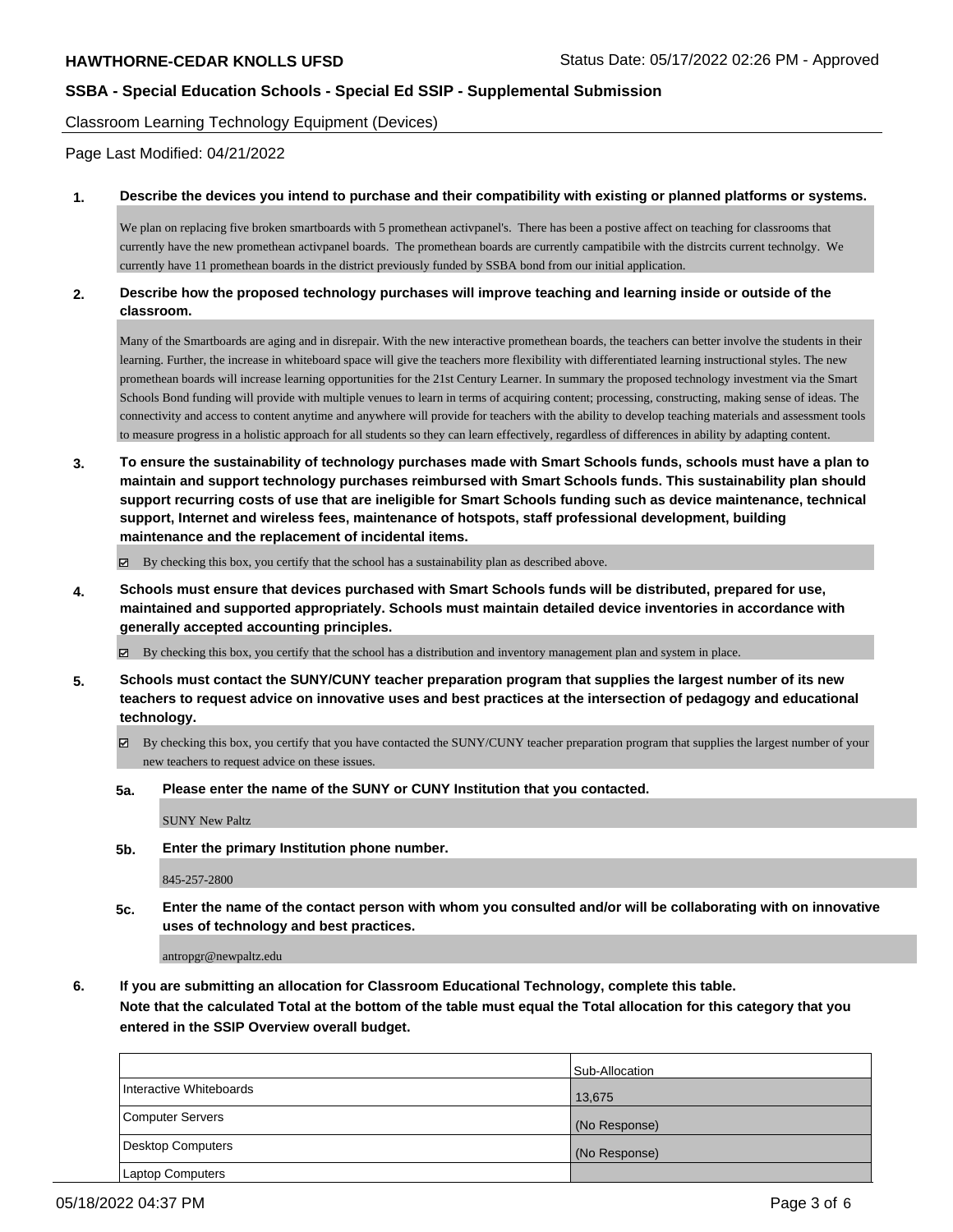Classroom Learning Technology Equipment (Devices)

Page Last Modified: 04/21/2022

|                    | Sub-Allocation |
|--------------------|----------------|
|                    | (No Response)  |
| Tablet Computers   | (No Response)  |
| <b>Other Costs</b> | (No Response)  |
| Totals:            | 13,675         |

**7. Please detail the type, quantity, per unit cost and total cost of the eligible items under each sub-category. This is especially important for any expenditures listed under the "Other" category. All expenditures must be capital bond eligible to be reimbursed with Smart Schools funds. If you have any questions, please contact us directly through smartschools@nysed.gov.**

**Add rows under each sub-category for additional items, as needed.**

| Select the allowable expenditure | Item to be purchased            | Quantity | Cost per Item | <b>Total Cost</b> |
|----------------------------------|---------------------------------|----------|---------------|-------------------|
| 'type.                           |                                 |          |               |                   |
| Repeat to add another item under |                                 |          |               |                   |
| each type.                       |                                 |          |               |                   |
| Interactive Whiteboards          | Promethean Activpanel Nickel 65 | 5.00     | 2,735         | 13.675            |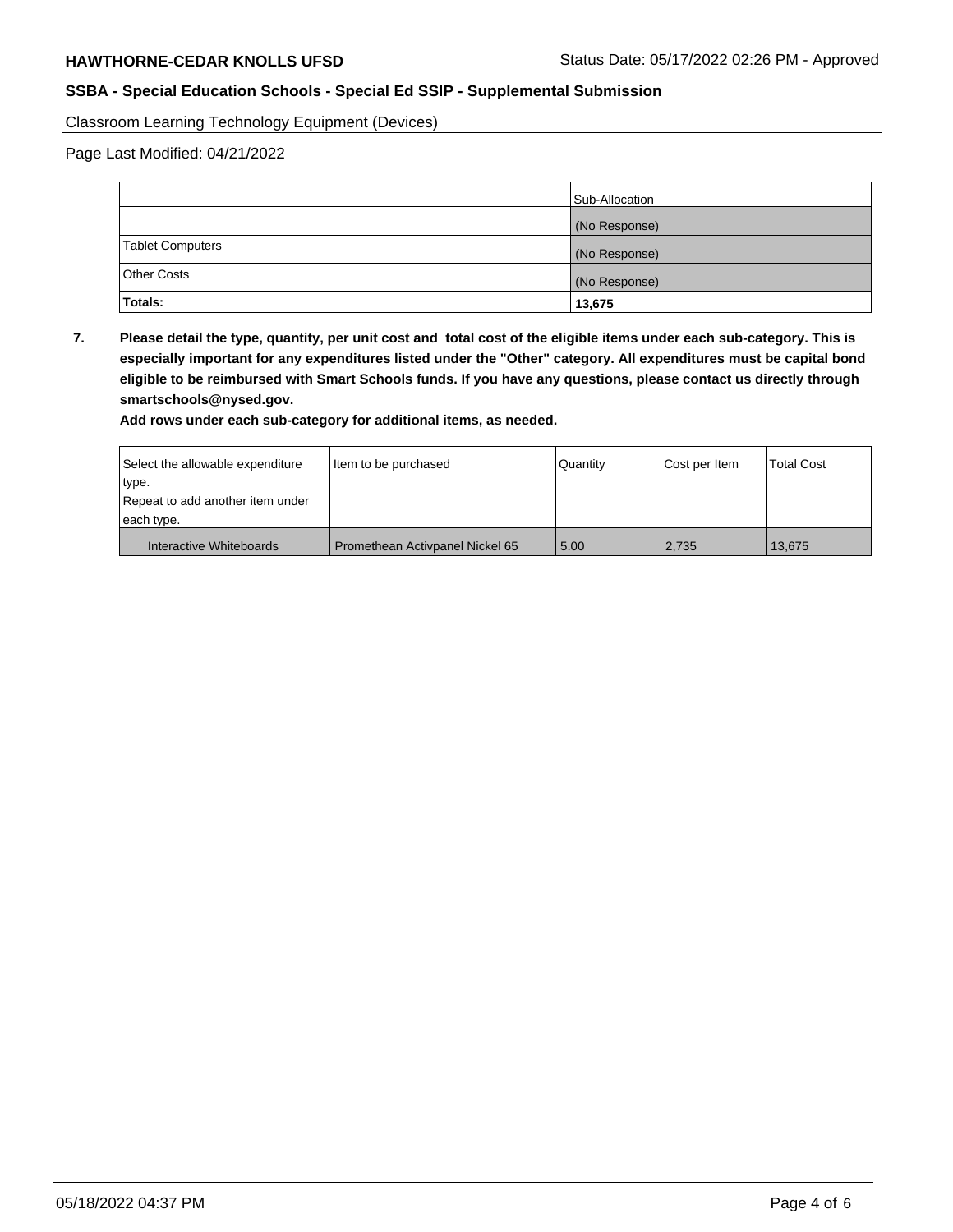Replace/Modernize Transportable Classrooms

Page Last Modified: 03/14/2022

**1. Describe the school's plan to construct, enhance or modernize education facilities to provide high-quality instructional space by replacing transportable classrooms.**

(No Response)

**2. Does your Classroom Trailer project require new construction or substantially altered space and result in capitalized cost in excess of \$100,000?**

No

**3. If you have made an allocation for Replace Transportable Classrooms, complete this table. Note that the calculated Total at the bottom of the table must equal the Total allocation for this category that you entered in the SSIP Overview overall budget.**

|                                                | Sub-Allocation |
|------------------------------------------------|----------------|
| Construct New Instructional Space              | (No Response)  |
| Enhance/Modernize Existing Instructional Space | (No Response)  |
| Other Costs                                    | (No Response)  |
| Totals:                                        | 0              |

**4. Please detail the type, quantity, per unit cost and total cost of the eligible items under each sub-category. This is especially important for any expenditures listed under the "Other" category. All expenditures must be capital bond eligible to be reimbursed with Smart Schools funds. If you have any questions, please contact us directly through smartschools@nysed.gov.**

**Add rows under each sub-category for additional items, as needed.**

| Select the allowable expenditure | Item to be purchased | Quantity      | Cost per Item | <b>Total Cost</b> |
|----------------------------------|----------------------|---------------|---------------|-------------------|
| type.                            |                      |               |               |                   |
| Repeat to add another item under |                      |               |               |                   |
| each type.                       |                      |               |               |                   |
| (No Response)                    | (No Response)        | (No Response) | (No Response) | (No Response)     |